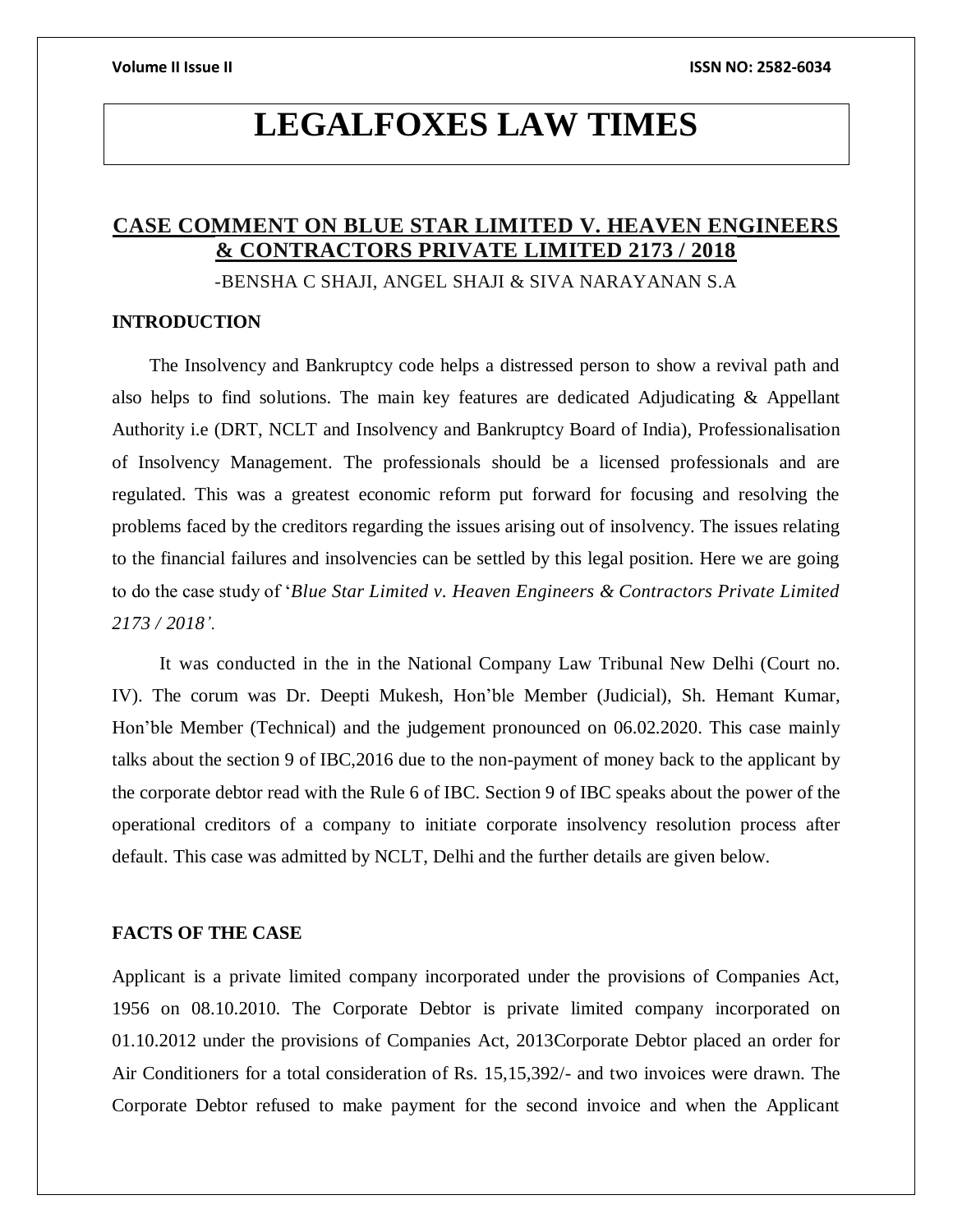### **Volume II Issue II ISSN NO: 2582-6034**

deposited the cheque received for the first invoice it was returned by the bank as funds insufficient.The said cheque was returned unpaid by the bankvide Return Memo dated 02.02.2019 with the remark "Funds Insufficient". The applicant issued a Legal Notice under Section 138, Negotiable Instrument Act, 1881 dated 20.02.2019.

Subsequently, the Corporate Debtor made a payment of Rs.2,00,000/- by way of Cheque, leaving a balance payment of Rs.10,15,392/-. The Applicant issued a Demand Notice under Rule 5 of the Code calling upon the Corporate Debtor to pay the total outstanding amount of Rs. 10,15,392/- along with interest @ 15% p.a. The Corporate Debtor stated that the Demand Notice issued by the Applicant is false and defamatory and the Corporate Debtor has made sufficient payment with regards to the dues. Corporate Debtor stated few machines delivered by the applicant in the year 2018 were not sold due to sub standard, damaged, in non-working condition and the same are still lying in the stocks of the Corporate Debtor. Further, few machines sold by the Applicant are defective and are therefore still withheld in stocks.Therefore, the Applicant filed the Application under Section 9 of IBC for recovery of dues.

## **ISSUES BEFORE THE COURT:**

 Whether the applicant is entitled to claim its dues, establishing the default in payment of the operational debt under section 9 of IBC,2016.?

# **FINDINGS OF THE COURT:**

Court after considering the documents on records and submissions of counsels, it manifests that the corporate debtor has tried to create and establish a pre-existing dispute by asserting the sub standard quality and overpricing of air conditioners which was raised only after notice under Section 8 of IBC was issued, without any supporting evidence. The corporate debtor has not placed on record any document which exhibits the plausible dispute between the parties. Court also found that the applicant has filed an affidavit under section 9(3) (b) affirming that the corporate debtor has not raised any pre-existing dispute as regards the amount of operational debt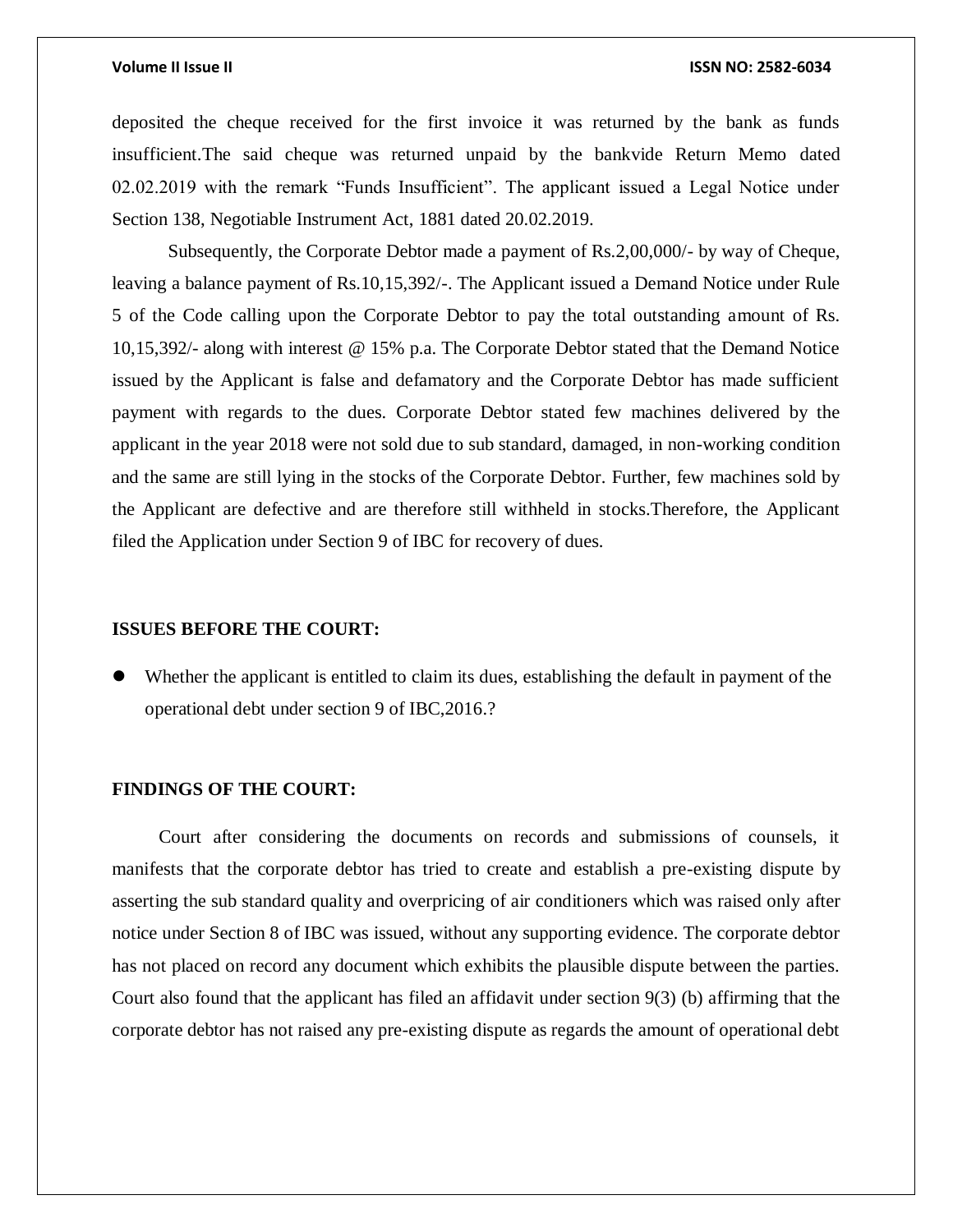### **Volume II Issue II ISSN NO: 2582-6034**

claimed by the applicant. <sup>1</sup> Further, it is submitted that the statutorily prescribed time period for replying to the demand notice is 10 days, the counsel for corporate debtor belatedly issued a reply dated 4.06.2019 whereby they raised false and frivolous contents which were not pre existing at the time of issuance of Demand Notice dated 18.05.2019 and despite the delay of 10 days from the date of service of demand notice the corporate debtor has failed to show pendency of proceedings related to the said debt or any pre-existing dispute.

According to the NCLT, Bankruptcy (Application to Adjudicating Authority) Rules, 2016  $r/w$  Section 9 of the code and is complete<sup>2</sup>. The default has occurred of the debt which is due and payable since 13.10.2018, Therefore, the applicant is entitled to claim its dues, establishing the default in payment of the operational debt. Hence, the application is admitted.<sup>3</sup>

# **ARGUMENTS FROM THE SIDE OF BOTH APPELLANT AND RESPONDENT**

# **Arguments raised by appellants:-**

Prayer to initiate the Corporate Insolvency process against Heaven Engineering & Contractors Private Limited (for brevity 'Corporate Debtor').

- Applicant submits that the Corporate Debtor placed an order for air conditioners vide its purchase order dated 05.07.2018 for a total consideration of Rs. 15,15,392/- and the same were supplied as per the specifications and terms of purchase orders.
- corporate debtor refused to make payment of Invoice No. 4351008612 dated 13.12.2018, therefore the applicant deposited the Cheque given by the corporate debtor for Rs 12,15,392/-, bearing No. "547849" drawn on the IDBI Bank.
- The said cheque was returned unpaid by the bank vide Return Memo dated 02.02.2019 with the remark "Funds Insufficient". The applicant issued a Legal Notice under Section 138, Negotiable Instrument Act, 1881 dated 20.02.2019.

 $\overline{a}$ 

<sup>1</sup>Abhishek sahoo, Understanding Section 9 0f IBC, 2016

<sup>2</sup> Ibid note 1

<sup>3</sup> Ibid note 2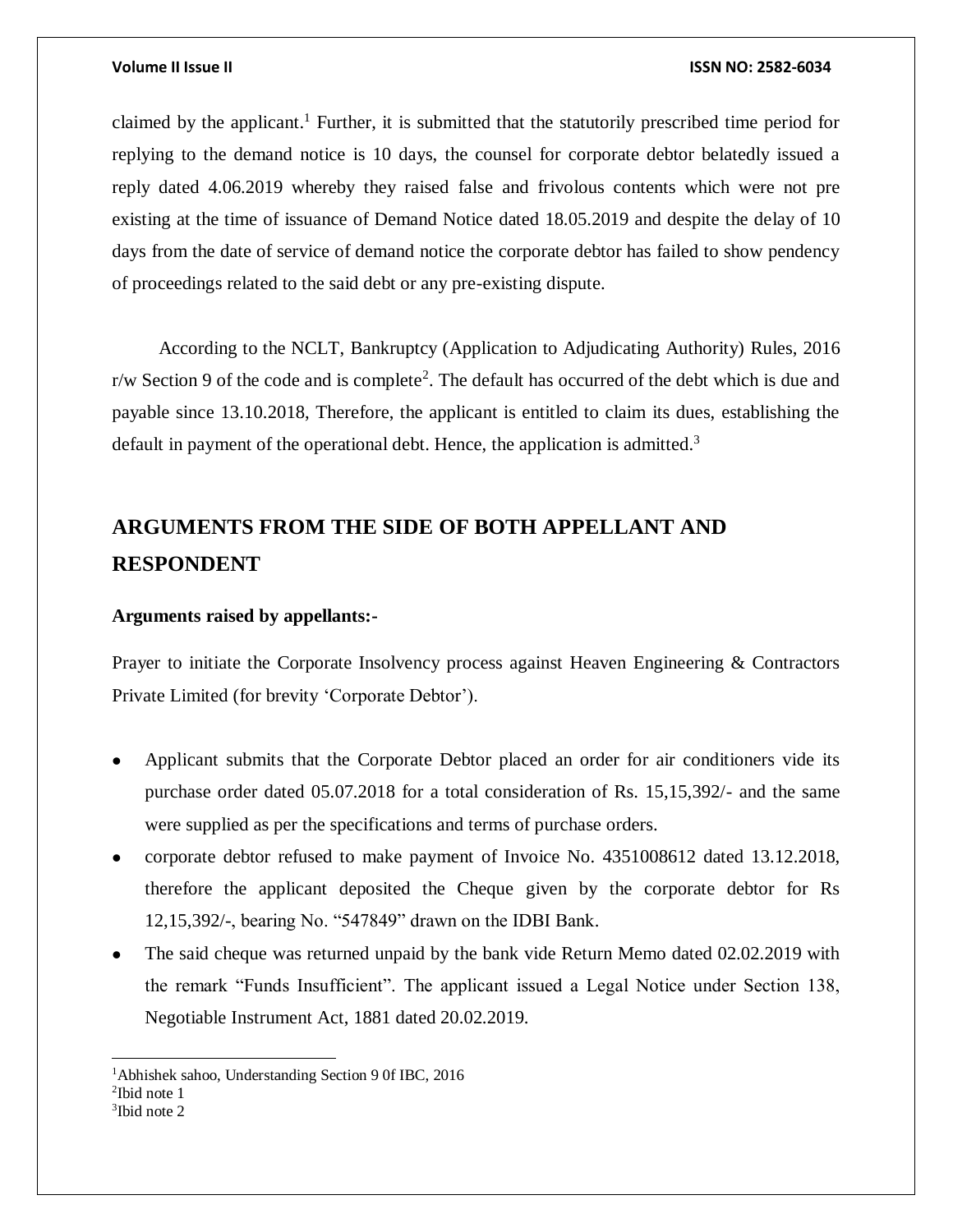- Applicant issued a demand notice dated 18.05.2019 in Form 3 under Rule 5 of the Insolvency and Bankruptcy (Application to Adjudicating Authority) Rules, 2016 calling upon the corporate debtor to pay the total outstanding amount of Rs. 10,15,392/- along with interest @ 15% p.a.
- As per Form V, the total debt outstanding is Rs 10,72,507/-(being principal amount of Rs 10,15,392/- and interest of Rs 57,115/- @ 15% p.a. from 14.03.2019 till date of filling of application) which is due and payable by the corporate debtor to the applicant.
- corporate debtor has tried to create and establish a pre-existing dispute by asserting the sub standard quality and overpricing of air conditioners which was raised only after notice under Section 8 of IBC was issued, without any supporting evidence.
- corporate debtor has not placed on record any document which exhibits the plausible dispute between the parties.

# **ARGUMENTS RAISED BY RESPONDENTS:-**

- corporate Debtor made a payment Of Rs.2,00,000/- by way of Cheque,
- leaving a balance payment of Rs.10,15,392/-
- corporate debtor stated that the notice issued by the applicant is false and defamatory and the Corporate Debtor has made sufficient payment with regards to the dues.
- corporate debtor has always been ready and willing to make payment to the applicant.
- Corporate Debtor stated few machines delivered by the applicant in the year 2018 were not sold due to sub standard, damaged, in non-working condition and the same are still lying in the stocks of the Corporate Debtor.
- Corporate Debtor has replied to the application and has contended that the ledger statement shown by the applicant is wrong and that the corporate debtor has made payments as per the details provided in the reply.

# **DISCUSSION AND REASONING OF THE COURT**

The date of default occurred from 13.10.2018 and the present application is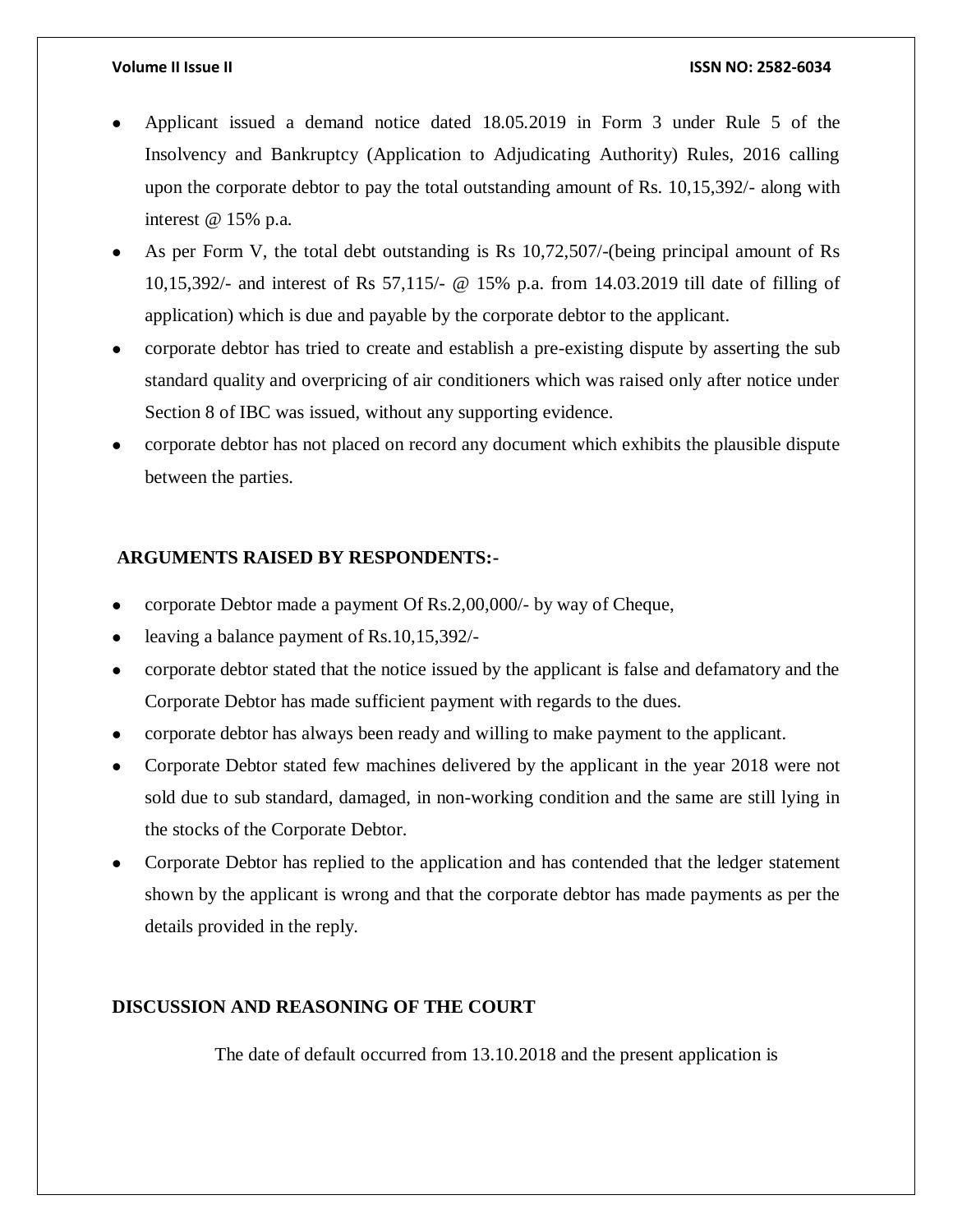### **Volume II Issue II ISSN NO: 2582-6034**

filed on 04/09/2019. Hence according to the NCLT the application is not time barred and filed within the period of limitation. Thus the court concluded that the application by the Creditor is neither time-barred nor outside the jurisdiction of the tribunal. There is no evidence on record to establish that there exists a pre-existing dispute between the Applicant and the Corporate Debtor. Court stated that the dispute between them is merely a moonshine dispute. Therefore the default is proved before the Tribunal and an Insolvency Resolution Professional is appointed and the Moratorium is ordered.

Court directed the Operational Creditor to deposit a sum of Rs. 2 lacs with the Interim Resolution Professional, namely Mr. Shashi Bhushan Prasad to meet out the expenses and perform the functions assigned to him in accordance with regulation 6 of Insolvency and Bankruptcy Board of India (Insolvency Resolution Process for Corporate Person) Regulations, 2016. The needful shall be done within one week from the date of receipt of this order by the Operational Creditor. The amount however be subject to adjustment by the Committee of Creditors, as accounted for by Interim Resolution a Professional, and shall be paid back to the Operational Creditor<sup>4</sup>. As a consequence of the application being admitted in terms of Section 9(5) of IBC, 2016, moratorium as envisaged under the provisions of Section 14(1), shall follow in relation to the corporate debtor, prohibiting as per proviso (a) to (d) of the Code. However, during the pendency of the moratorium period, it held that terms of Section 14(2) to 14(4) of the Code shall come in force<sup>5</sup>.

## **DICTUM OF THE CASE:**

The corporate debtor has not placed on record any document which exhibits the plausible dispute between the parties. It can be thus inferred that there is no merit in the so-called dispute raised by the corporate debtor in reply to this application. This leaves no doubt that the default has occurred with respect to the payment of the operational debt of the applicant. Thus mere

5 Ibid note 4

 $\overline{a}$ 

<sup>4</sup>Satwik Singh, *Whether An Application Under Section 9 Of The Insolvency & Bankruptcy Code, 2016 Is Maintainable At The Instance Of Workmen Association?*, Mondaq.com, 17 October 2017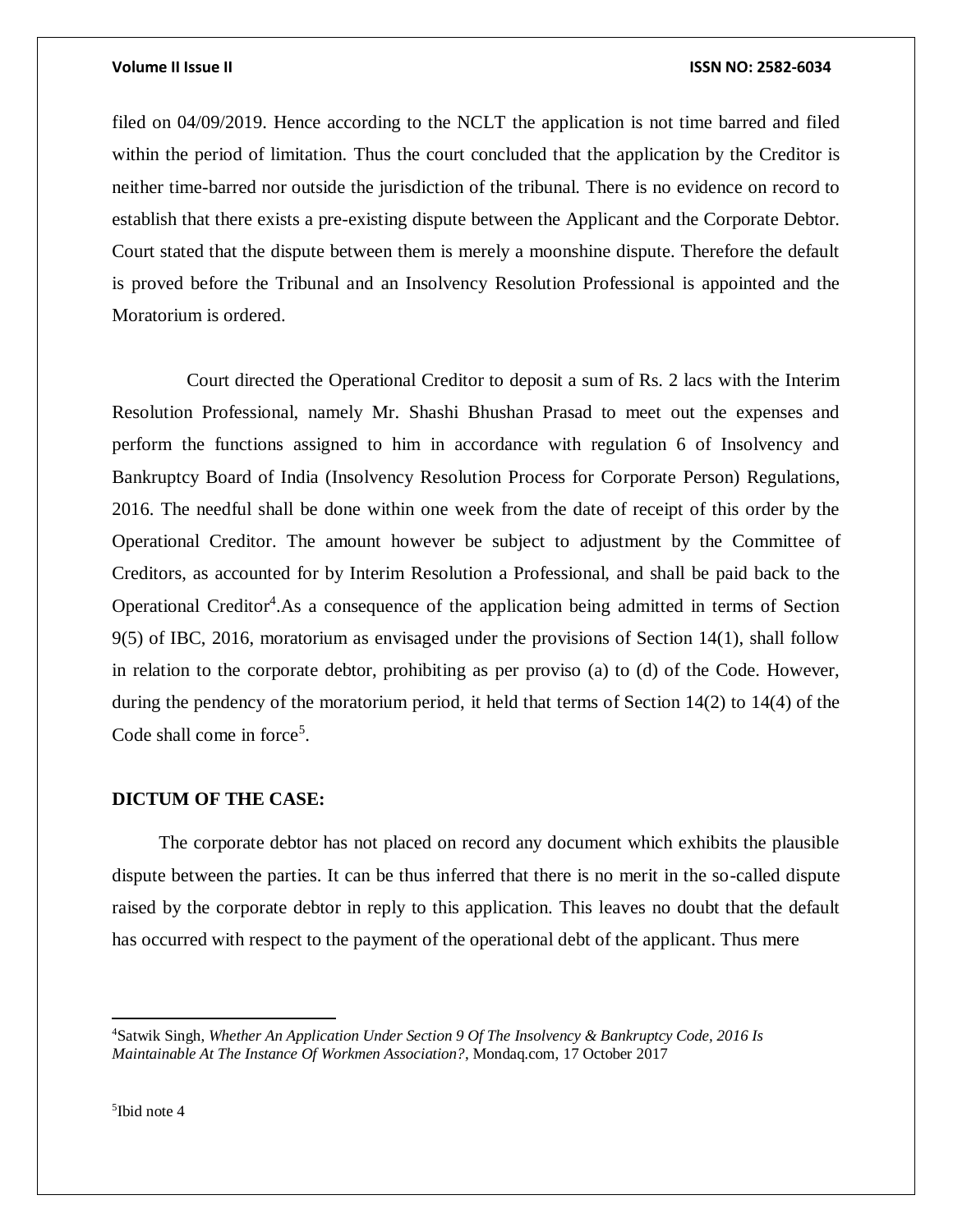reply filed by the corporate debtor to the present application, is unable to establish any preexisting dispute of genuine nature and the said is merely a moonshine dispute as laid down in ". The judge noted that corporate debtor has not placed on record any correspondences between the parties with respect to any disputes raised by the corporate debtor.

# **ANALYSIS OF THE CASE:**

The court admitted the case by telling the reason that the applicant is entitled to claim its dues, establishing the default in payment of the operational debt. The court appointed an Insolvency Resolution Professional and the Moratorium is ordered.The application is not time-barred and the dispute is well within the tribunal's jurisdictional limits. Here the respondent didn't pay back the foresaid amount pending to the applicant. The cheque given by the respondent was drawn and got the result as 'insufficinet fund'. Thus the applicant can claim back the amount by filing a complaint under the Negotiable Instrument Act. Thus according to the court's finding in default of the above said remedy, the applicant is eligible to move forward by filing the suit under section 9 of IBC,2016 for the recovery of debt by initiating the corporate insolvency resolution process. So by establishing the default in payment of the operational debt,the applicant is entitled to claim its dues.

# **CONCLUSION**

The Corporate Debtor has not placed any evidence or document which exhibits the plausible dispute between the parties. Therefore, the reply by the respondent is merely a moonshine dispute. Similarly, the application is not time-barred and the dispute is well within the tribunal's jurisdictional limits. And also the applicant is entitled to claim its dues, establishing the default in payment of the operational debt. Hence, the application is admitted. Thus the IRP is appointed and Moratorium is ordered.

The Application by the Creditor is neither time-barred nor outside the jurisdiction of the tribunal. There is no evidence on record to establish that there exists a pre-existing dispute between the Applicant and the Corporate Debtor. The Corporate Debtor has not proved that few machines sold by the Applicant are defective or otherwise as claimed. This dispute between them is merely